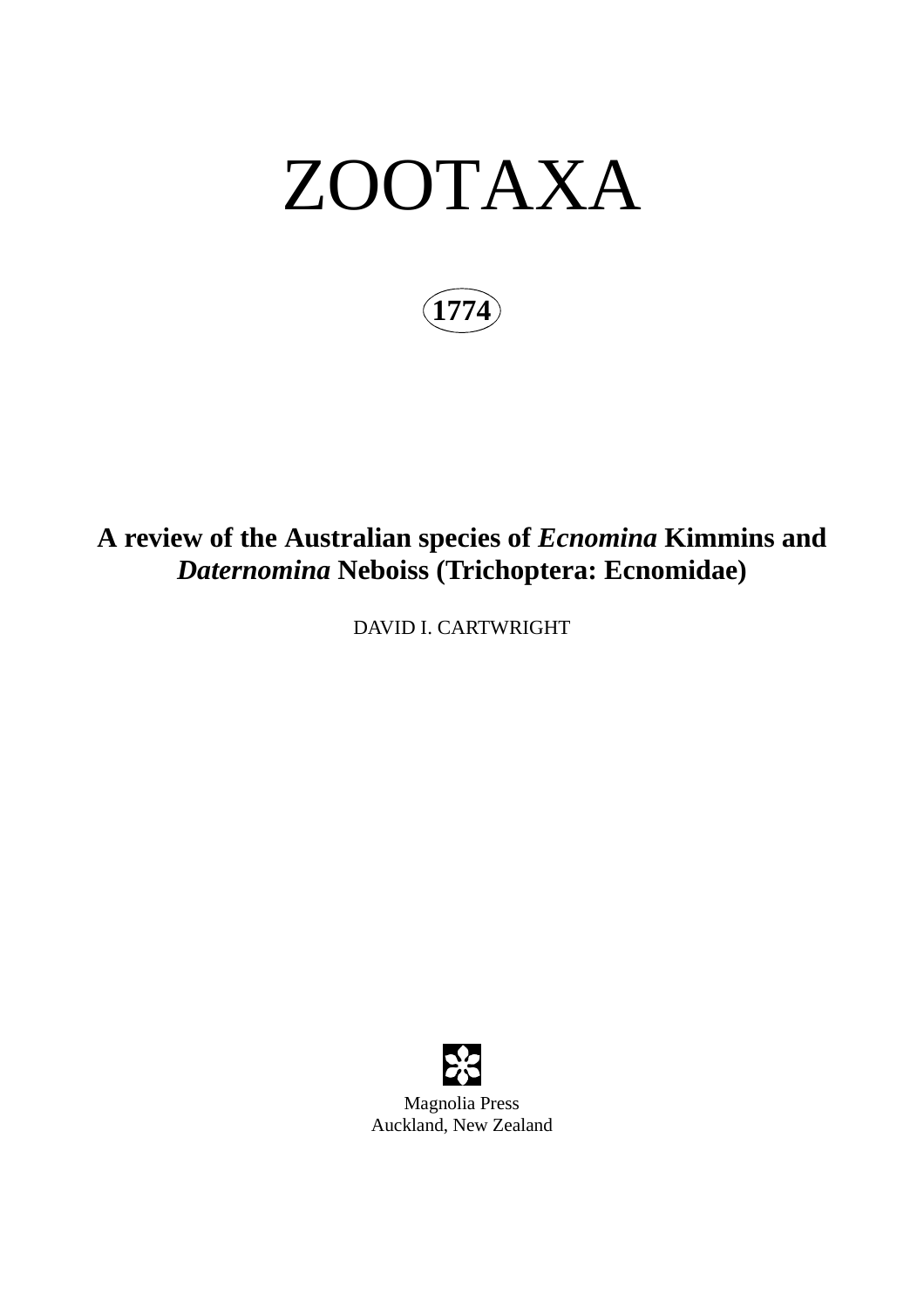## DAVID I. CARTWRIGHT

**A review of the Australian species of Ecnomina Kimmins and Daternomina Neboiss (Trichoptera: Ecnomidae)** (*Zootaxa* 1774)

76 pp.; 30 cm. 21 May 2008 ISBN 978-1-86977-207-9 (paperback) ISBN 978-1-86977-208-6 (Online edition)

FIRST PUBLISHED IN 2008 BY Magnolia Press P.O. Box 41-383 Auckland 1346 New Zealand e-mail: zootaxa@mapress.com http://www.mapress.com/zootaxa/

© 2008 Magnolia Press

All rights reserved.

No part of this publication may be reproduced, stored, transmitted or disseminated, in any form, or by any means, without prior written permission from the publisher, to whom all requests to reproduce copyright material should be directed in writing.

This authorization does not extend to any other kind of copying, by any means, in any form, and for any purpose other than private research use.

ISSN 1175-5326 (Print edition) ISSN 1175-5334 (Online edition)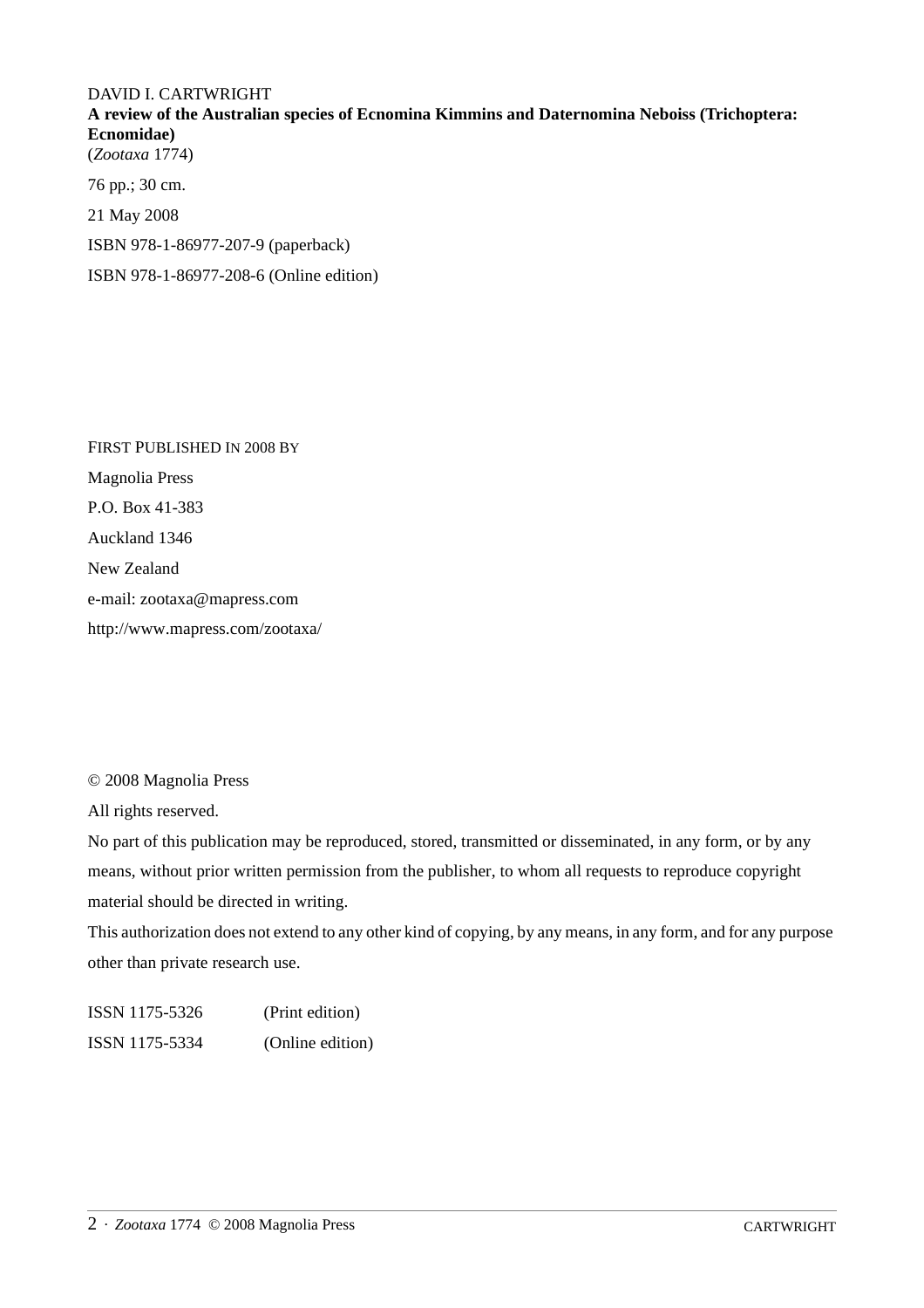

Copyright © 2008 · Magnolia Press



## **A review of the Australian species of** *Ecnomina* **Kimmins and** *Daternomina* **Neboiss (Trichoptera: Ecnomidae)**

DAVID I. CARTWRIGHT

*13 Brolga Crescent, Wandana Heights, Victoria 3216, Australia E-mail: cartwright@geelong.hotkey.net.au*

#### **Table of contents**